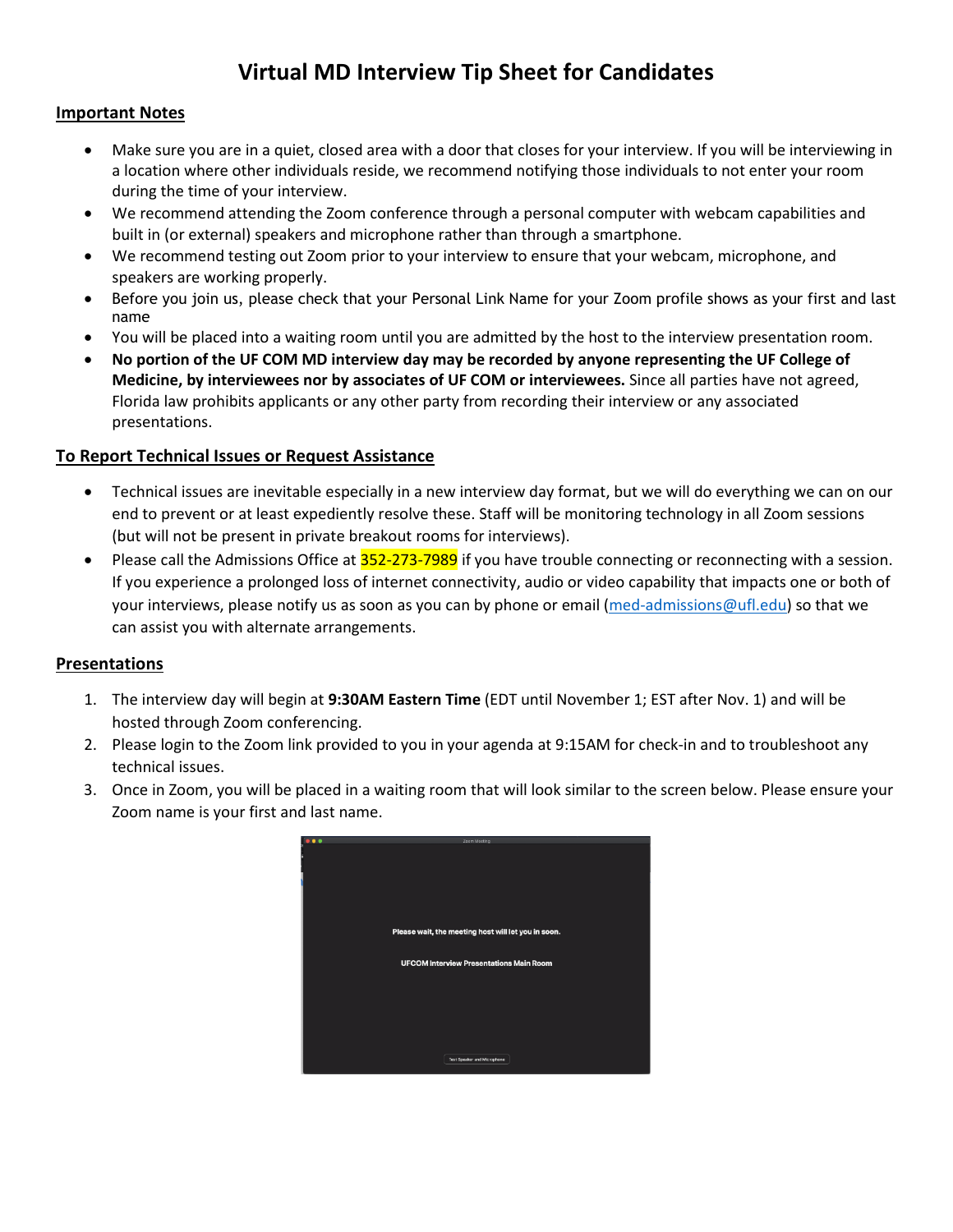- 4. You will be admitted into the main Zoom room between 9:20-9:30AM. All presentations for the day will take place in this Zoom room. *Please note, once you are admitted into the main Zoom room, all applicants and staff will be in this room with you.*
- 5. **Please make sure your video is always on while you are in the Zoom room.**
- 6. Presentations will be shared with you throughout the day. In order to change the view of your Zoom window, you can switch between gallery and speaker view in the top right corner. You can also exit out of full screen mode by selecting the view options in the top middle of your screen.



7. To view the shared screen in side-by-side mode, click on "view options" at the top of the screen and choose "side-by-side mode". The presentation being shared will now appear on the left with the speaker on the right.



8. To adjust the size of each view, hover your pointer over the boundary between the shared presentation and the participant videos until your pointer changes to a double arrow and a gray line separates both views. Drag this separator to make the desired adjustment.



- 9. During the break from 10:30-10:50AM, feel free to turn off your camera and microphone. Please be sure to return promptly to the meeting so the next activity may begin.
- 10. Around 11:45AM, there will be a 1-hour break for lunch. Please feel free to leave the room or turn off your camera and microphone.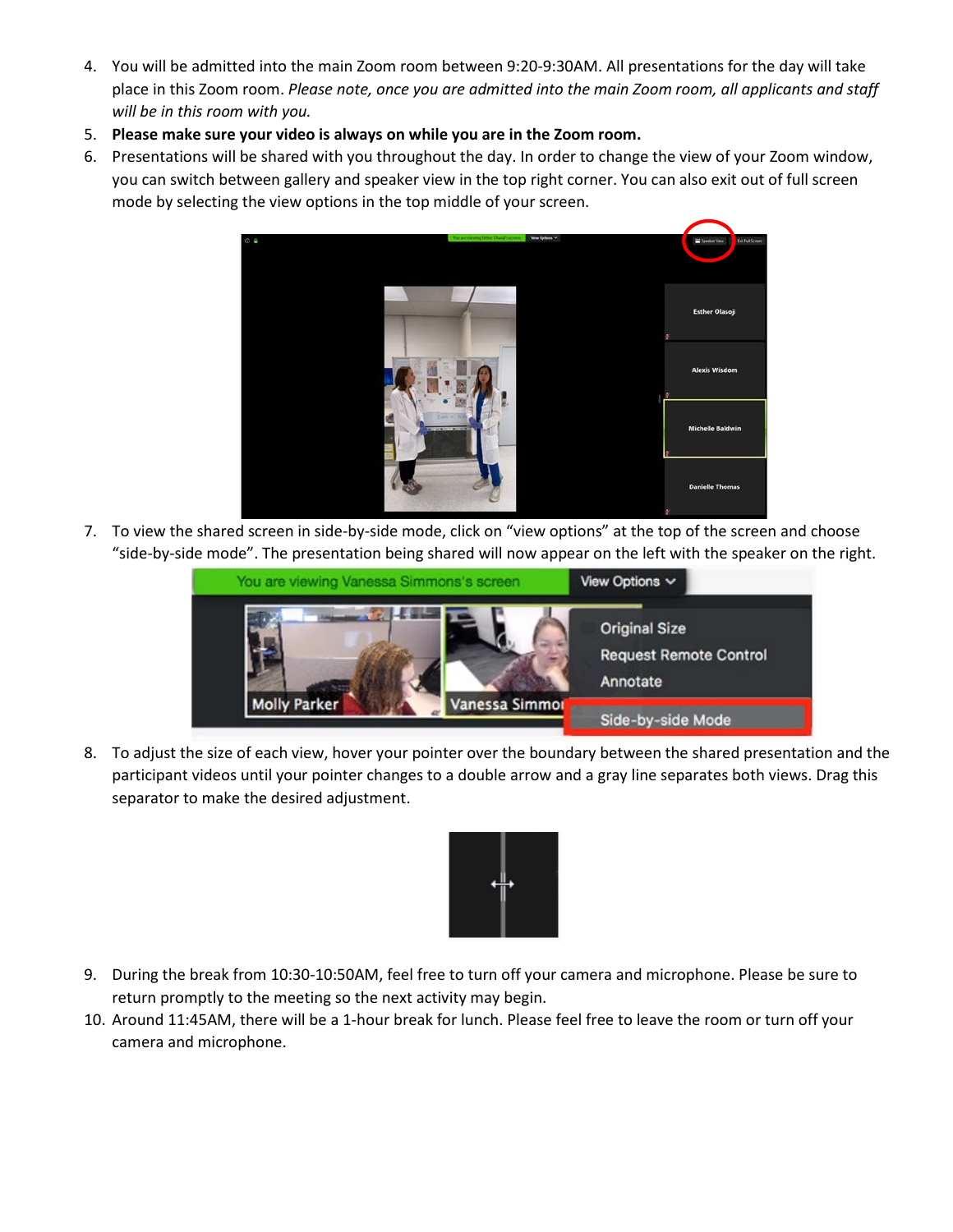

11. Please return to the main Zoom room via the link in your agenda **by 12:40PM** for the remaining presentations.

#### **Interviews**

- 12. After the conclusion of presentations, interviews will start on the hour from 2:00-6:45PM. Before your interview, please log in to the second Zoom link on your agenda **5-10 minutes early**. (If you are scheduled for a 2:00PM interview, join the Zoom meeting directly following the conclusion of the days' presentations.)
- 13. You will be admitted into the main Zoom room where you will have 10 minutes to test your microphone, speakers, and camera. *Please note, once you are admitted into the main Zoom room, all interviewers and applicants will be in this room with you.*
- 14. At your interview time, you will receive a pop up on your Zoom window stating that the host is inviting you to join a **breakout room**. Please select "join" when you are ready to enter. Your screen will look like below:



15. You will be placed in a private Zoom room with your first interviewer. Please remember to unmute yourself. All interviews are 45 minutes. *Five minutes prior to the end of your interview, a message will appear alerting both participants that the breakout session will end shortly, to allow time to finish your conversation and transition to the next session.*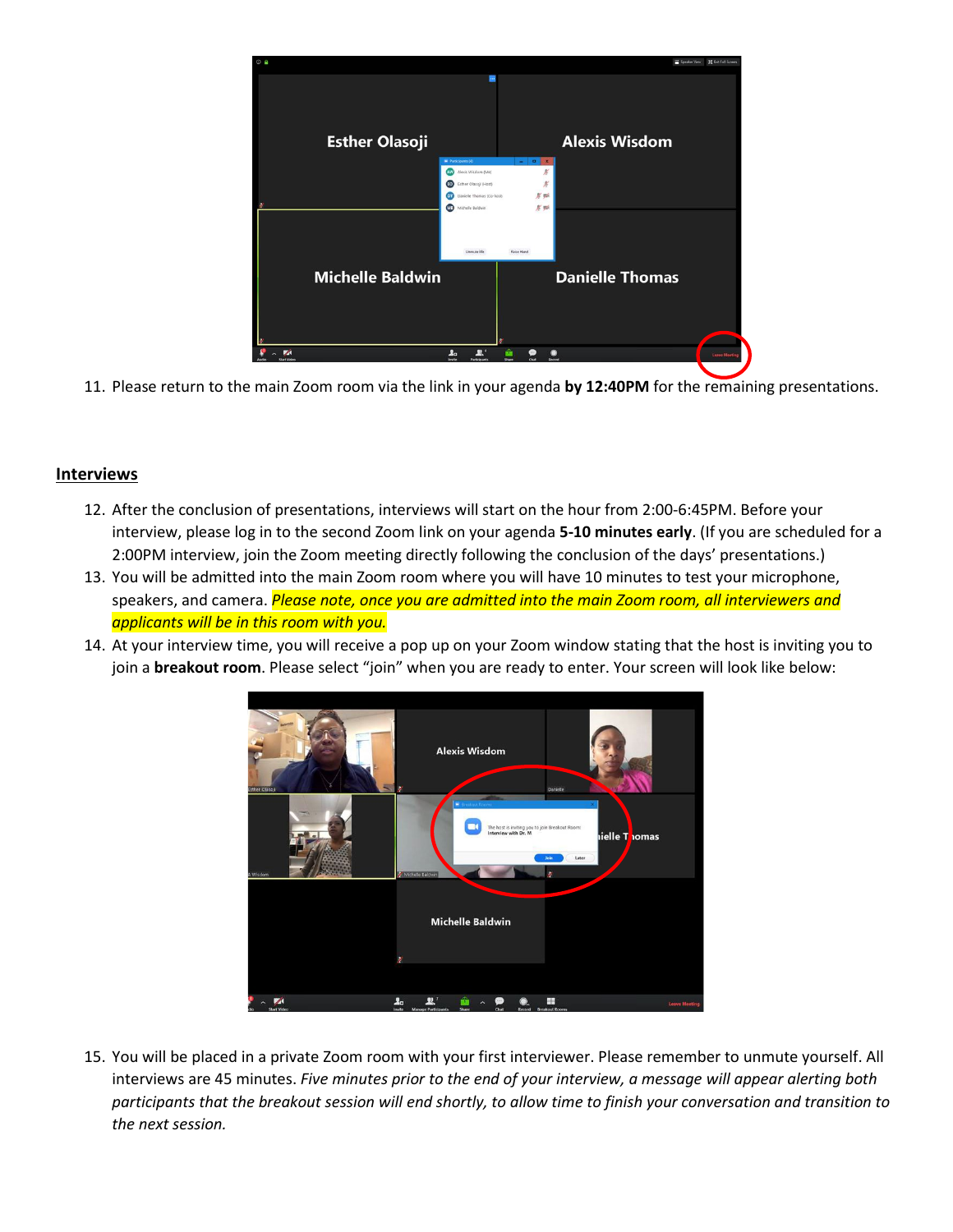16. If technical issues arise in your Zoom meeting, select the "ask for help" button at the bottom of the screen, and someone will be in shortly to help troubleshoot any issues.



17. When your interview comes to an end, select "leave breakout room" in the bottom right and select "return to main room" in the pop up.



18. Do NOT select the *red* "leave" option IF you have an interview in the next hour, as that will end the entire Zoom session and you will have to re-enter through the Zoom link.